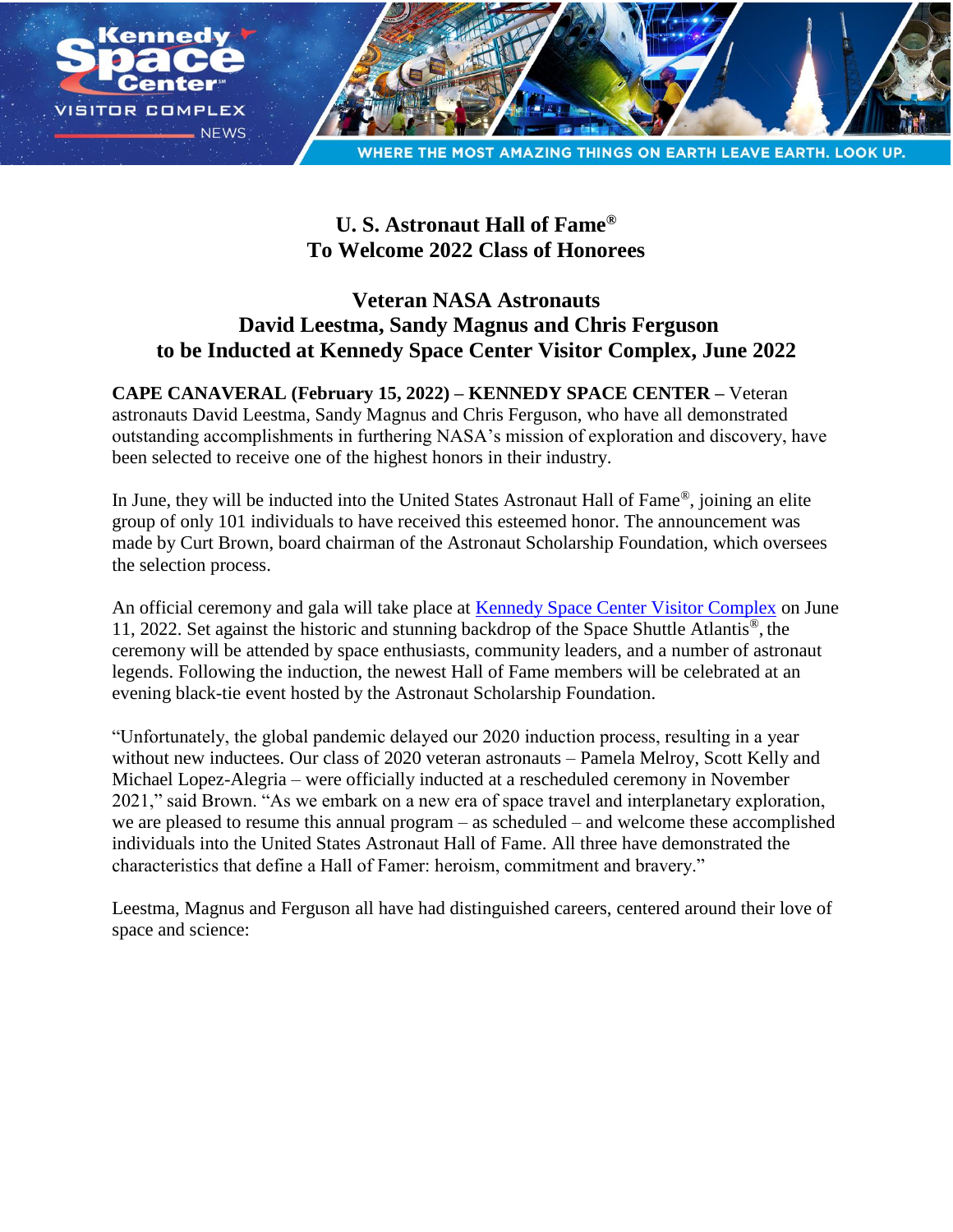## **Capt. David Leestma, STS-41G, STS-28, STS-45**

David Leestma (Capt., USN, ret.) was selected as an astronaut in 1980 and subsequently flew three space shuttle missions – STS-41G, STS-28 and STS-45. He performed a wide variety of



mission tasks, gaining invaluable experience in human spaceflight.

Leestma's three space flights gave him a unique background (extavehicular activity, remote manipulator system operations, Department of Defense flight operations, on-orbit contingency operations, Spacelab operations, international liaison, vehicle/systems operator, on-orbit command) that enabled him to perform in a variety of NASA executive positions after retiring from the Astronaut Office and the Navy.

He was selected as the Director, Flight Crew Operations, responsible for the astronaut office and Johnson Space Center (JSC) aircraft operations. During his tenure 41 space shuttle flights and seven shuttle-MIR flights were successful and safely flown, three new astronaut classes were selected, International Space Station (ISS) assembly operations were begun, and he oversaw the requirements, development and in-house modification of the NASA T-38A fleet to the T-38N.

He was subsequently assigned as the Deputy Director, Engineering, in charge of the JSC Government Furnished Equipment (GFE) projects for the ISS. Leestma then became the JSC Program Manager for the Space Launch Initiative responsible for all JSC work related to the development of a new launch system. He also served as the Assistant Program Manager for the Orbital Space Plane, responsible for the vehicle systems and operation of a new crewed space craft.

He continued his career at NASA serving in a variety of senior executive positions that allowed him to adhere to his vision of human exploration beyond low earth orbit and cultivate the necessary relationships across the Agency and internationally to garner the support for future exploration programs. For his accomplishments he was twice awarded the Presidential Rank of Meritorious Executive.

Leestma retired from NASA in 2014 after 47 years of government service (35 of them with NASA).

A 1971 graduate of the U. S. Naval Academy, Leestma obtained his master's degree in aeronautical engineering from the Naval Postgraduate School and attended Navy flight school, where he earned his wings and was assigned to fly the F-14A Tomcat.

He served as an operational flight crew member for three overseas deployments and later as an Operational Test Director for the F-14A.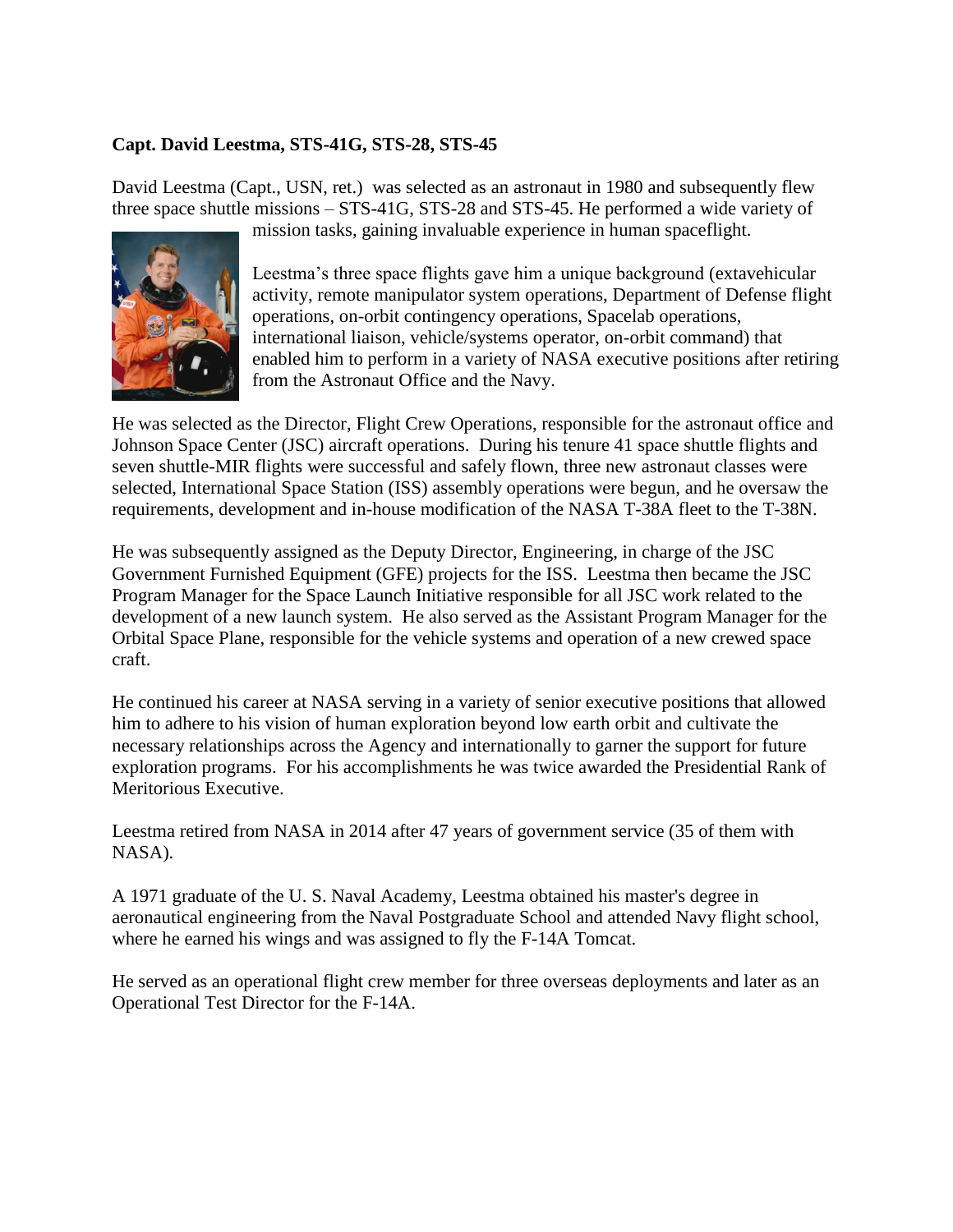#### **Dr. Sandy Magnus, STS-112, STS-126, STS-135**

Selected to the NASA Astronaut Corps in April 1996, Dr. Sandra H. "Sandy" Magnus flew in



space on the STS-112 shuttle mission in 2002, and on the final shuttle flight, STS-135, in 2011. In addition, she flew to the International Space Station on STS-126 in November 2008, served as flight engineer and science officer on Expedition 18, and returned home on STS-119 after four and a half months on board.

Following her assignment on Station, she served at NASA Headquarters in the Exploration Systems Mission Directorate. Her last duty at NASA, after STS-135, was as the deputy chief of the Astronaut Office. While at NASA,

Magnus worked extensively with the international community, including the European Space Agency and the Japan Aerospace Exploration Agency on facility-type payloads for the International Space Station (ISS). She also spent extensive time in Russia developing and integrating operational products and procedures in preparation for the beginning of ISS operations.

After her work in Russia, she served as a capsule communicator or CAPCOM in the ISS mission control center during the initial phases of crewed missions and later worked with the Canadian Space Agency on robotics procedures for the Special Purpose Dexterous Manipulator, or Canada Arm 2. Before joining NASA, Magnus worked for McDonnell Douglas Aircraft Company from 1986 to 1991, as a stealth engineer where she worked on internal research and development and on the Navy's A-12 Attack Aircraft program, studying the effectiveness of radar signature reduction techniques.

Currently, Magnus is the Principal at AstroPlanetview, LLC and a part time Professor of the Practice at the Georgia Institute of Technology. In addition to her work at Georgia Tech, she is a member of several technical advisory boards and is active as an independent consultant in the aerospace industry.

Prior to striking out on her own, she was the Deputy Director of Engineering in the Office of the Secretary of Defense for the Undersecretary of Research and Engineering. In that role she served as the "Chief Engineer" for the DoD establishing engineering policy, propagating best practices and working to connect the engineering community across the department.

In addition, she is the former Executive Director of the American Institute of Aeronautics and Astronautics (AIAA), the world's largest technical society dedicated to the global aerospace profession. Prior to leading AIAA, Magnus was a member of the NASA Astronaut Corps for 16 years.

Born and raised in Belleville, Ill., Magnus attended the Missouri University of Science and Technology, graduating in 1986 with a degree in physics and earning a master's degree in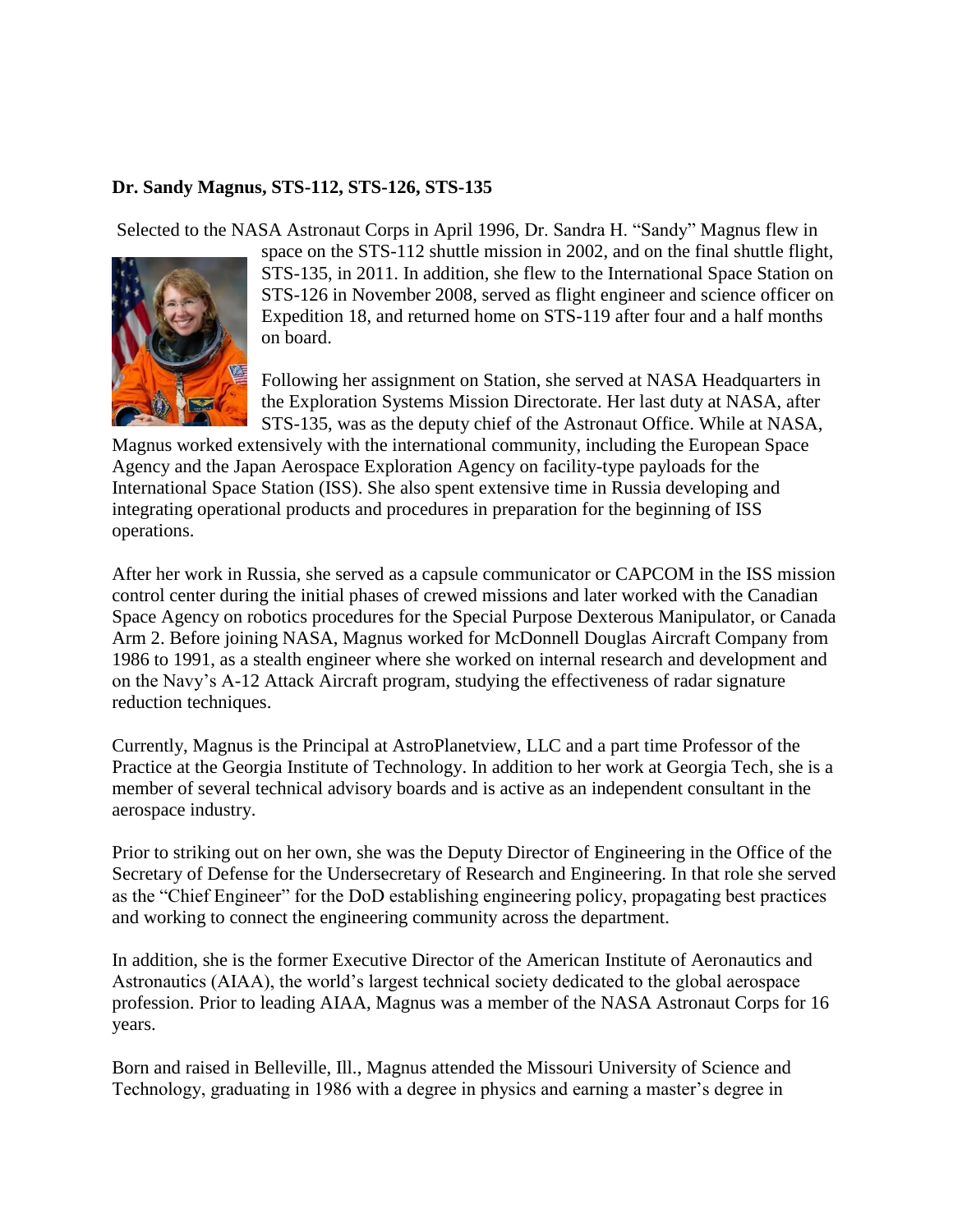electrical engineering in 1990. She received a Ph.D. from the School of Materials Science and Engineering at Georgia Tech in 1996.

She is a member of the NASA Aerospace Advisory Panel and President of the Board of AstraFemina, a non-profit dedicated to connecting women in STEM role models to girls to inspire them to pursue STEM careers. Magnus has received numerous awards, including the NASA Space Flight Medal, the NASA Distinguished Service Medal, the NASA Exceptional Service Medal, Office of the Secretary of Defense Medal for Exceptional Public Service and the 40 at 40 Award (given to former collegiate women athletes to recognize the impact of Title IX).

## **Capt. Chris Ferguson, STS-115, STS-126, STS-135**



A retired U.S. Navy captain and former NASA astronaut, Christopher J. Ferguson was pilot of STS-115, commander of STS-126 and of the final shuttle mission, STS-135. He has logged more than 40 days in space and 5,700 hours in high-performance aircraft. He also served as deputy chief of the Astronaut Office and was spacecraft communicator (CAPCOM) for the STS-118, -120, -128 and -129 missions.

Ferguson currently is the flight crew representative for Boeing's Commercial Crew Program. In this role, Ferguson ensures the CST-100 Starliner

spacecraft and training systems meet the needs of NASA's astronauts. In a previous role he was responsible for making sure teammates on the ground are trained and ready to support crewed missions to the International Space Station, from pre-launch to docking, and undocking to landing and recovery.

Ferguson works with NASA's Human Exploration and Operations Directorate along with Johnson Space Center's Engineering, Flight Crew and Mission Operations organizations and NASA's Commercial Crew Program to ensure Boeing's crew transportation system supports NASA's human rating requirements. He also plays a key leadership role in the development and human-in-the-loop testing of critical system technologies.

He holds a Bachelor of Science degree in mechanical engineering from Drexel University and a Master of Science degree in aeronautical engineering from the Naval Postgraduate School. He has been recognized with numerous service awards and citations, including the Legion of Merit, Distinguished Flying Cross, Defense Meritorious Service Medal, Navy Strike/Flight Air Medal, NASA Spaceflight Medal (three), Navy Commendation Medal (three) and the Navy Achievement Medal.

## **U.S. Astronaut Hall of Fame**

The U.S. Astronaut Hall of Fame was spearheaded more than 30 years ago by the six surviving Mercury 7 astronauts. In November 2016, a new U.S. Astronaut Hall of Fame opened at Kennedy Space Center Visitor Complex, as part of the Heroes & Legends attraction.

## **U.S. Astronaut Hall of Fame Induction Process and Eligibility**

Each year, inductees are selected by a committee of Hall of Fame astronauts, former NASA officials, flight directors, space historians and journalists; the process is administered by the